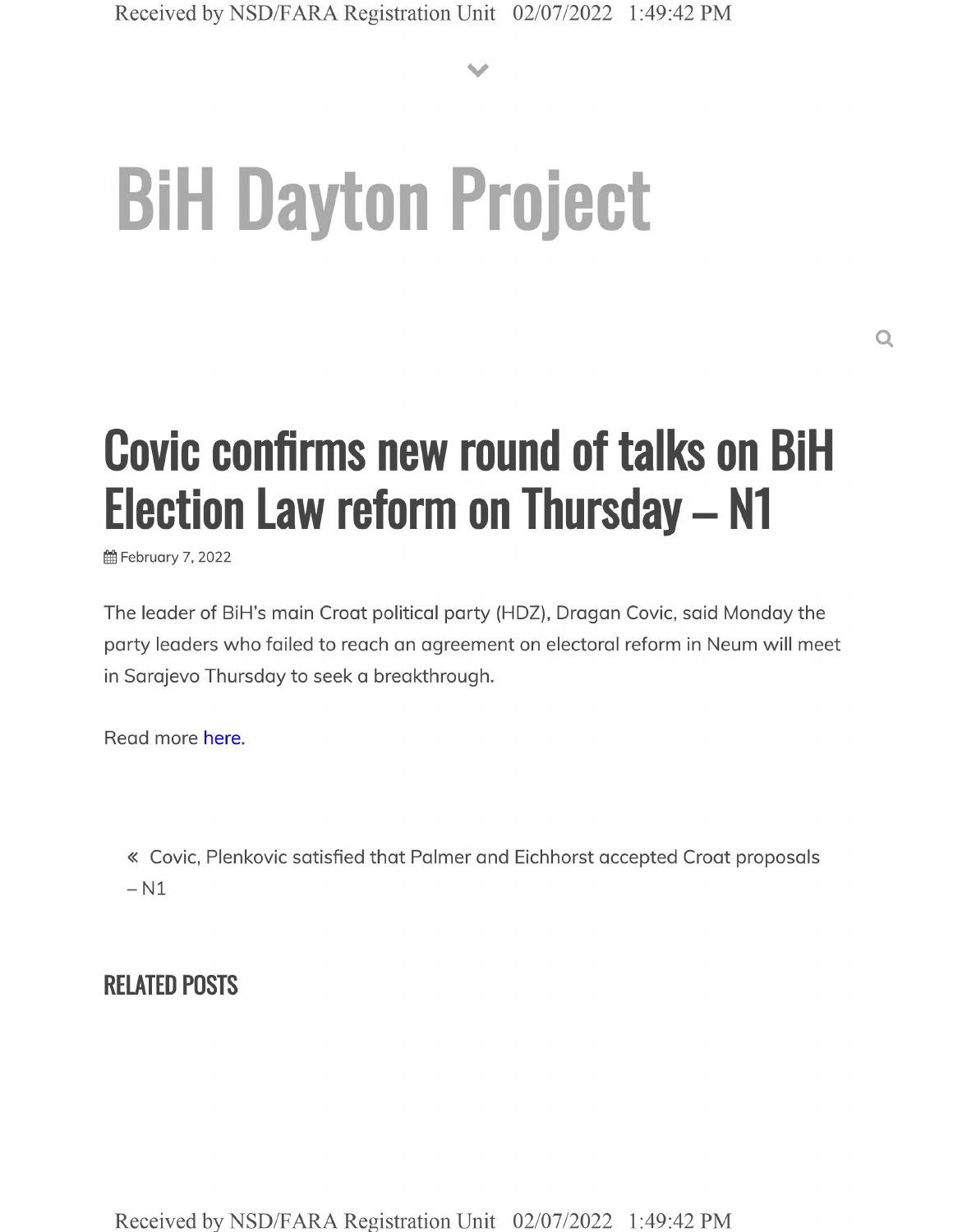Received by NSD/FARA Registration Unit 02/07/2022 1:49:42 PM



**Covic, Plenkovic satisfied that Palmer and Eichhorst accepted Croat proposals - N1**

**前 February 4, 2022** 



**Gudelj: Croat policy should "start preparations for (internal) self-determination" - Dnevnik.ba 曲 February 2, 2022** 



**Palmer, Eichhorst discuss electoral reform with BIH party leaders in Neum - N1 的January 28, 2022** 

Received by NSD/FARA Registration Unit 02/07/2022 1:49:42 PM